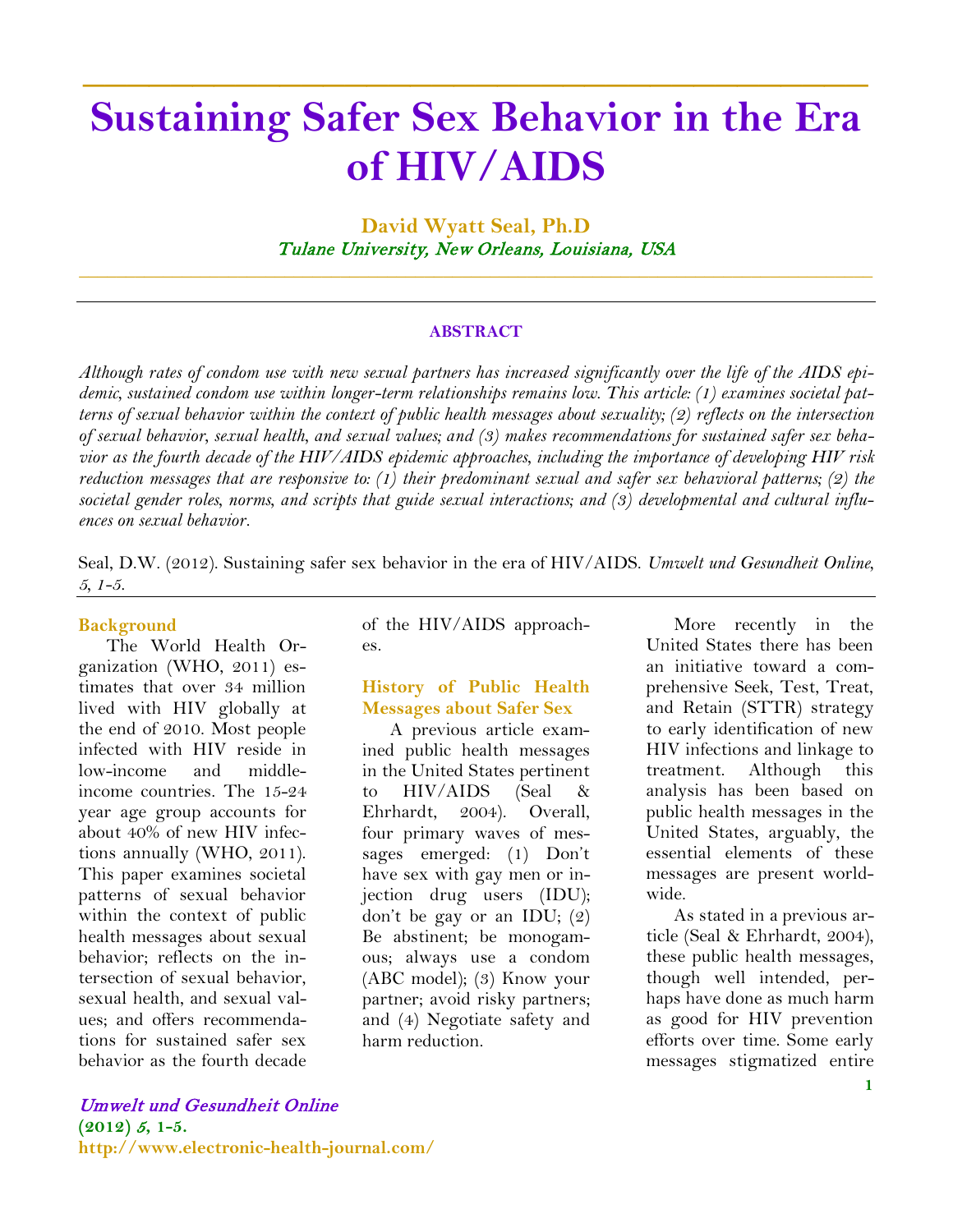population groups (e.g., gay men, IDUs) regardless of individual risk behavior, and at the same time, gave other groups (e.g., heterosexuals) a false sense of security. Although popular among some public health practitioners, the ABC model ignored epidemiological studies of sexual behavior indicating that most adults do not choose lifelong monogamy (i.e., restricting themselves to just one sexual partner), do not use condoms consistently, especially in primary relationships, and for the majority of people, have sex before marriage.

Later messages failed to acknowledge that HIV and other sexually transmitted infections (STIs) often lack overt symptoms, that many people do not accurately know and/or disclose their HIV serostatus, and that people are generally poor judges of a potential partner's sexual risk due to use of implicit personality theories and denial - "my partner is *not* risky" as "I know him/her." Furthermore, the ambiguous association between knowledge about a partner's sexual history and actual risk or preventive behavior has been well documented (Cline et al. 1992; Mays et al. 1993; Seal, 1997). "Get to know your partner" or "negotiated safety" messages may be more appropriate for short-term or developing relationships than for long-term ones. That is, they may better define condom use under specific circumstances rather than all

the time. Within longer relationships, however, people have questioned whether these messages result in negotiated safety or negotiated harm given the many barriers to definitively learning a partner's serostatus and/or maintaining negotiated agreements over time (Elford et al. 1999; Hoff & Beougher, 2010; Hoff et al. 2010; Mitchell et al. 2010; Mitchell et al. in press).

The more recent STTR prevention approach also makes many assumptions, including: (1) people have the motivation and capacity to be tested, (2) they have access to testing if motivated, (3) people who receive HIVpositive test results can be linked to affordable treatment, and (4) people identified as HIV-positive linked to treatment can be retained over time and remain medication adherent. The STTR approach, which often frames HIV as a manageable chronic disease, given the efficacy of current antiretroviral therapy, also has led HIV-negative individuals to minimize the health consequences of HIV infection and increased willingness to engage in risky sexual behavior (Kippax & Race, 2003). In addition, the long-term effects of sustained antiretroviral therapy on long-term health outcomes and age of mortality are still an emerging area of study as people who are HIV-positive live longer healthier lives.

Looking back, one can posit that HIV-prevention

public health messages have often neglected to take into consideration the realities of human sexuality and the many ways people re-invent public health messages to generate a sense of safety from their own sexual behavior and that of their partners. The context of sexual behavior and safer sex are not value-free and these behaviors cannot be reduced to monolithic acts that happen in isolation of relational context. Rather, sexual transmission of HIV occurs primarily in four core relational contexts: (1) in steady and affectionate "monogamous" relationships; (2) in casual relationships or "one-night stands," (3) in commercial or sex worker relationships, and (4) in exploitive relationships. Further, HIV infection disproportionately impacts people characterized by impoverishment, disenfranchisement, and minority status. In most cultures, people at highest risk for HIV infection are often members of society who experience the highest marginalization, oppression, and stigmatization (UNAIDS, 2009; 2010).

Although a long-term monogamous relationship is still seen as the ideal safer sex compromise between total abstinence and the desire for frequent sexual intimacy among prevention specialists, this behavior is not enough to protect many people against HIV infection risk. Indeed, globally most women living with HIV/AIDS were in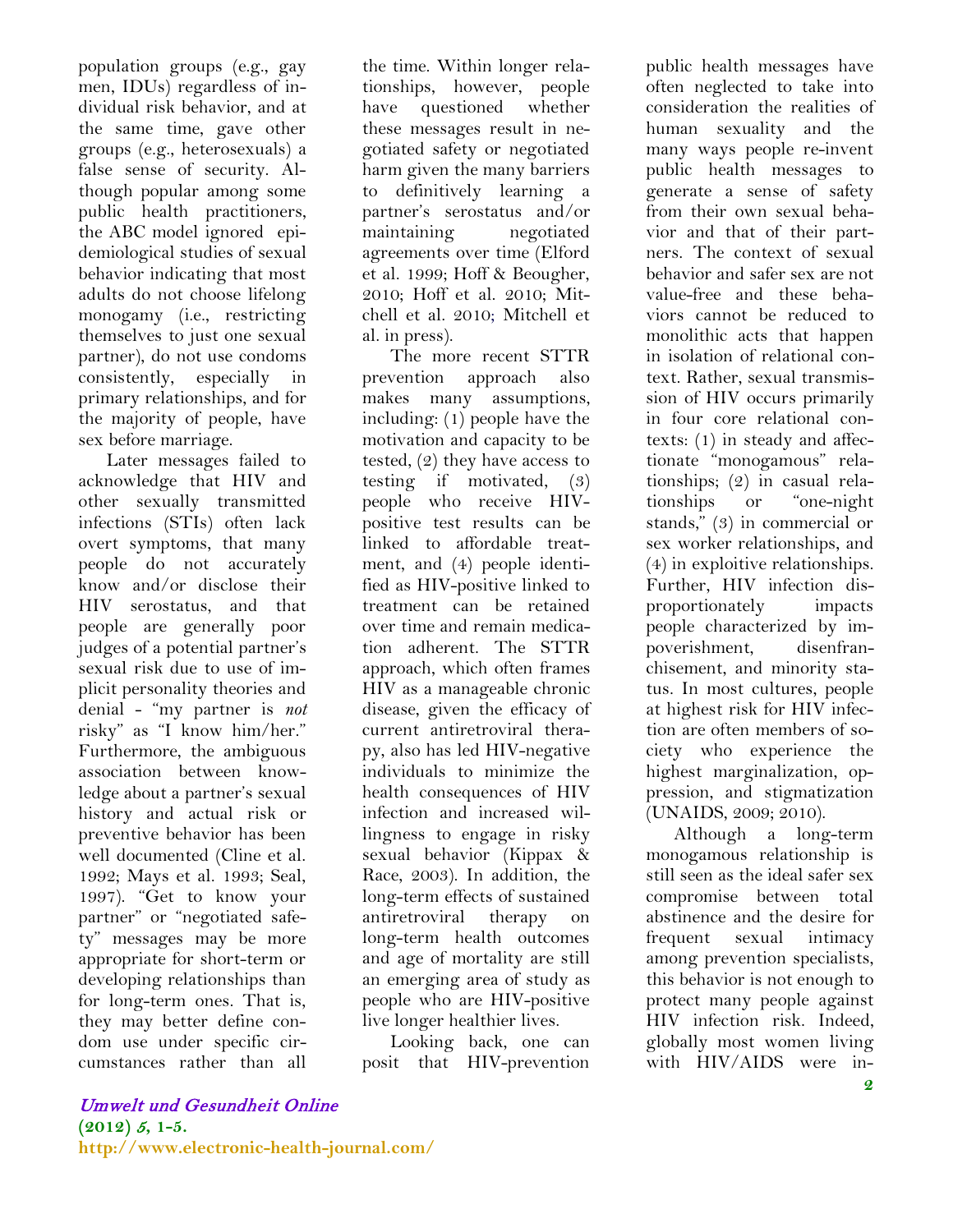fected by a primary male partner (WHO, 2011). Moreover, an increasing percentage of men who have sex with men are also infected within primary relationships (Sullivan et al. 2009). Risk of HIV transmission from an intimate partner increases as economic power, relational power, and other inequalities increase (UNAIDS, 2010).

Finally, in moving forward into the fourth generation of the HIV epidemic, one can pose the following question: *Should the primary prevention goal be to change normative behavior fundamentally, as past messages have attempted to do, or to make fundamental normative behavior safer?* Implicit in this question is whether a prevention message is right (e.g., "be monogamous") just because most people do it or say people should do it. This question also spotlights abstinencebased versus harm-reduction approaches to HIV prevention. Consider the example of extradyadic sexual behavior, which is discouraged in most HIV prevention public health messages. As has been challenged previously (Seal & Ehrhardt, 2003; 2004; Seal, Wagner, et al. 2000): (1) do we aim to discourage a behavior which is normative within some cultural groups and can serve an important social-sexual function; or (2) do we accept the behavior in our prevention efforts, but aim to promote consistent condom use with extradyadic partners

to protect the primary relationship?

### **Examples of Socioecological Approaches to Studying Sexual Behavior**

Prevention specialists view a socio-ecological approach to health behavior as being a productive change strategy (McLeroy et al. 1988). Furthermore, sexuality and sexual behavior norms must be a starting point for sexual health promotion not an afterthought. Public health messages must take into consideration the core components of both intimate and non-intimate sexual relationships, including the human desire for sex, love, passion, and intimacy. These core components encompass salient patterns of sexually and emotionally intimate behavior, including multiple lifetime serial monogamy; incidence of concordant sexual partnerships and samesex sexual behavior; penetrative intercourse as the endpoint of the male sexual script; inconsistent patterns of condom use especially within steady relationships; competing desires for emotional intimacy and love versus sexual intimacy, desire, and pleasure; the role of secondary sexual partners; and contraception versus disease prevention goals. Prevention efforts must be directed both to men and to women at multiple levels and address all types of sexual partnerships,

not just steady heterosexual relationships.

Prevention should build upon cultural strengths and natural tendencies and use natural behavioral tendencies within culture as enablers rather than as deterrents of sexual safety (De La Cancela, 1989; Seal, Wagner et al., 2000). At an interpersonal level, efforts must be directed toward recognition of men's and women's respective roles in and responsibility for disease prevention. At a sociocultural level, efforts must be directed toward men and women that attempt to change fundamental norms and beliefs about masculinity and femininity that often underlie sexual risk behavior. Yet, as prevention efforts seek to promote cultural change, we must give attention to developing new cultural scripts that are feasible and acceptable so as to avoid role strain caused by changing roles, scripts, and values. Prevention efforts also must account for the complex relationship among sexual identity, desire, attraction and behavior.

At an institutional and/or governmental level, social, moral, and legal policies that contribute to inequalities related to gender and sexual identity that increase HIV vulnerability must be changed so as to promote gender rights, human sexual rights, economic independence, control of self and destiny, and freedom of sexual expression. There is a need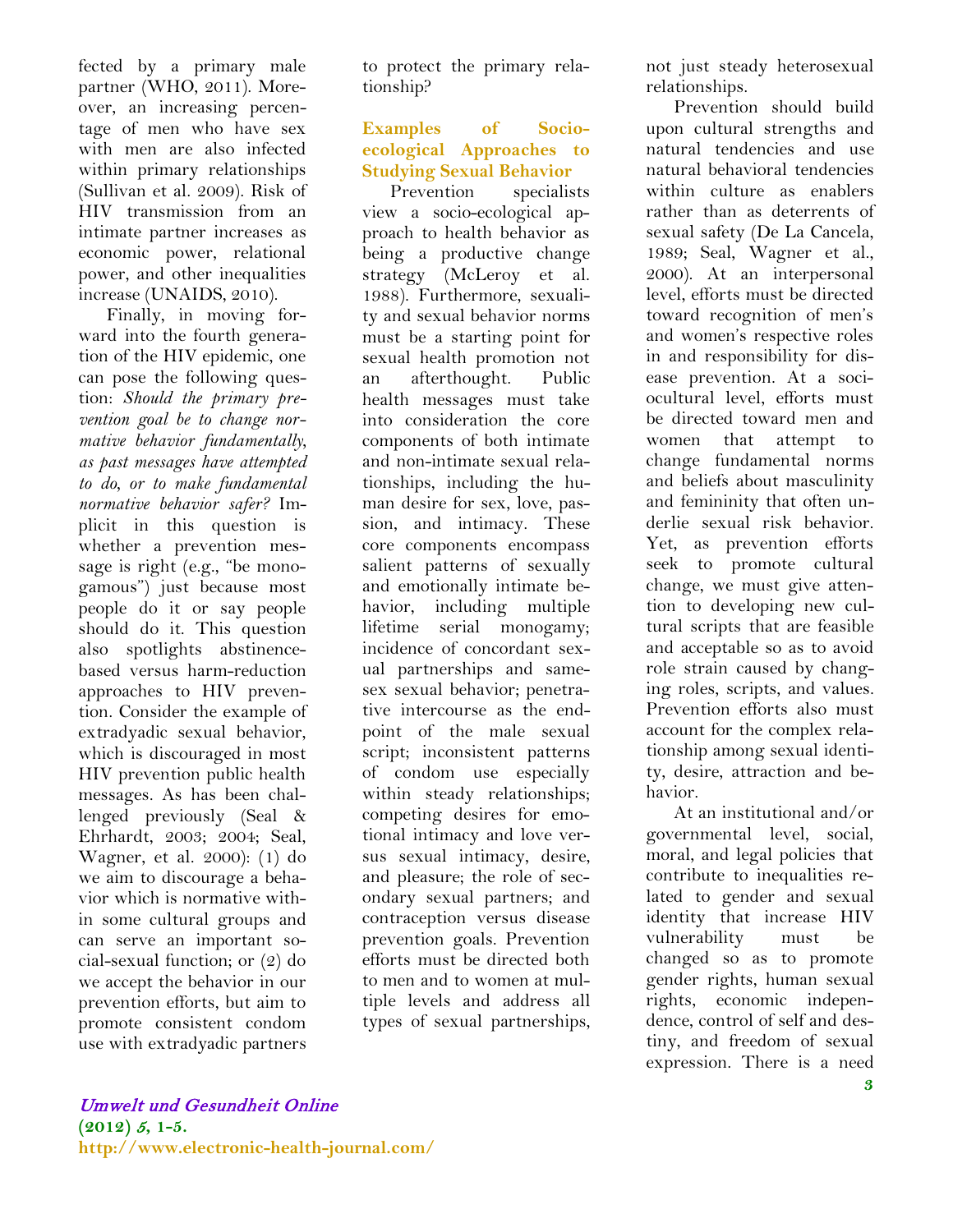for early and comprehensive sexuality education that emphasizes positive sexuality rather than sexual pathology.

The timing of HIV prevention efforts also may be critical. That is, there may be "windows of opportunity" during which safer sex promotion may be most effective. At an interpersonal level, condom use may be most likely during the development of new relationships or during relational transitions or crises (e.g., pregnancy, STI infection). At a sociocultural level, educational programs that shape healthy social and sexual norms among youth before they crystallize into habitual patterns of sexuality and sexual behavior may be fruitful. At a governmental and institutional level, periods of sociopolitical crisis or transformation also may offer windows of opportunity to change societal norms around sexuality that increase people's risk for HIV transmission and infection.

We also need sustained sexuality education and safer sex promotion efforts that anticipate disease breakouts and address these breakouts proactively rather than as crisis management initiatives. All too often over the first 30 years of the HIV epidemic, prevention efforts have focused on emerging disease epidemics rather than proactively evaluating precipitating contexts that often precede disease outbreaks (e.g., rises in poverty and societal disparities, rapidly growing STI and hepatitis outbreaks, opening of borders to Western influences and tourism, increases in societal sex work and injection drug use). Once the HIV epidemic has emerged, it is often too late for effective prevention strategies to make an epidemiological impact.

In closing, the following quote captures the difficulty of HIV prevention messages that ignore human desire for sex, love, passion, and intimacy (Seal, Kelly et al., 2000):

> *This man was beautiful. After the fourth time we had sex in 14 hours, we were laying there and he said he had something to tell me. I was just thinking please don't tell me he's going to say that he has HIV or something. And he just kind of turned to me and said I should have told you earlier, but I'm positive. I was like oh my God, but I didn't freak out because I knew what I had done. I had chosen to let him fuck me without a condom. What was I going to do? Take out a knife and stab him? So I rolled over and went to sleep. The next morning I woke up and saw he had a hard on and made him fuck me again. The sex was just that good.*

#### **References**

Cline, R.J.W. et al. (1992). Talk among sexual partners about AIDS: Risk reduction or risk enhancement. *Health Communication, 4*, 39-56.

De La Cancela, V. (1989). Minority AIDS prevention: moving beyond cultural perspectives towards sociopolitical empowerment. *AIDS Education and Prevention, 1*(2), 141-153.

Elford, J., et al. (1999). Sexual risk behaviour among gay men in a relationship. *AIDS, 13*, 1407- 1411.

Hoff, C.C., & Beougher, S.C (2010). Sexual agreements among gay male couples. *Archives of Sex Behavior,* 39, 774-787.

Hoff, C.C. et al. (2010). Serostatus differences and agreements about sex with outside partners among gay male couples: differences by agreement type and couple serostatus. *AIDS Care, 22*, 827–835.

Kippax, S., & Race, K. (2003). Sustaining safe practice: twenty years on. *Social Science and Medicine, 57*, 1-12.

Mays, V.M., & Cochran, S.D. (1993). Ethnic and gender differences in beliefs about sex partner questioning to reduce HIV risk. *Journal of Adolescence Research, 8*, 77-88.

McLeroy, K.R. et al. (1988). An ecological perspective on health promotion programs. *Health Education Quarterly*, 15(4), 351–377.

Mitchell, J.W. et al. (2010). Relationship factors associated with HIV risk among a sample of gay male

## Umwelt und Gesundheit Online

**(2012)** 5**, 1-5. http://www.electronic-health-journal.com/**